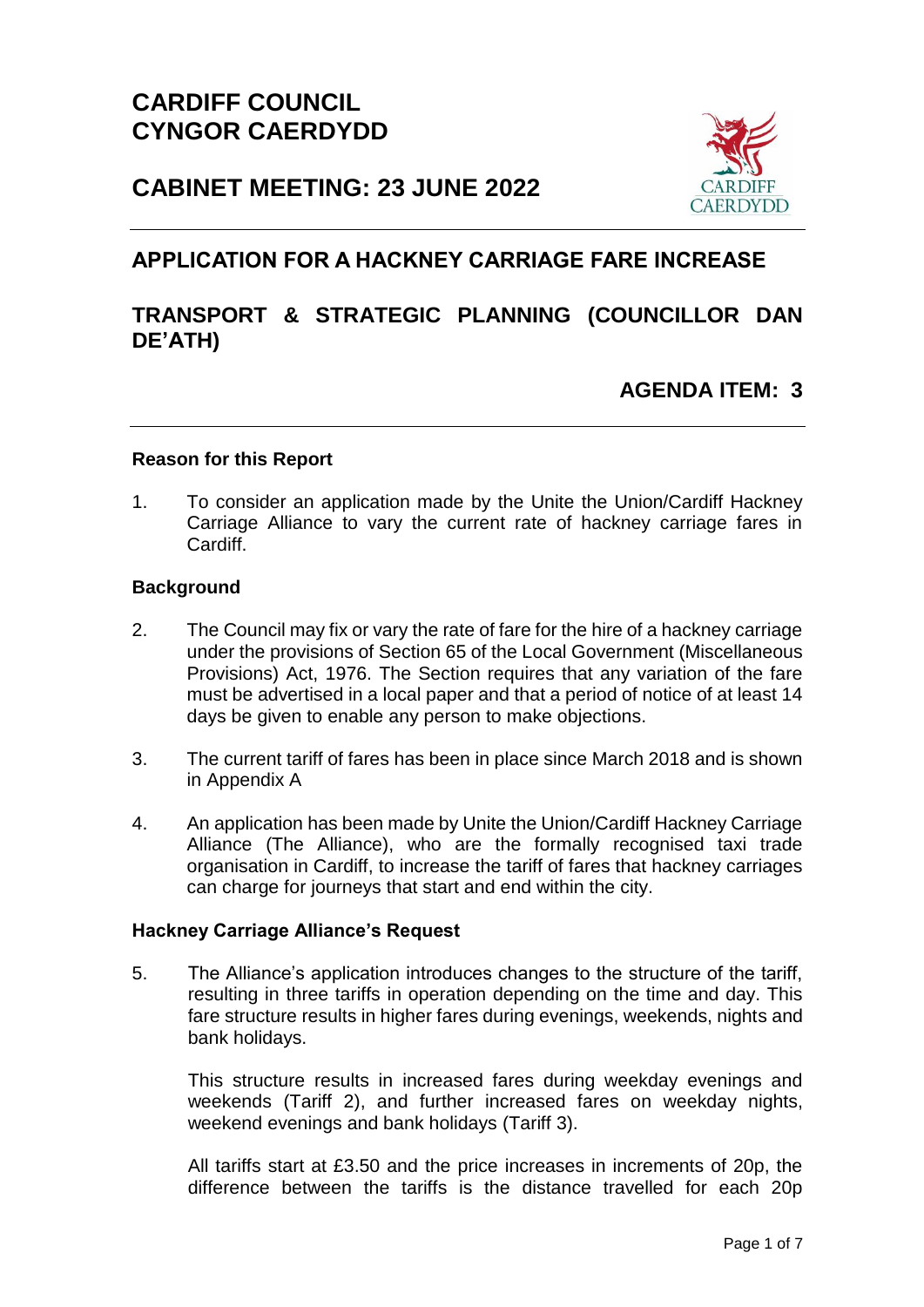increment (otherwise known as the click). For example, Tariff 1 increments are every 170 yards, Tariff 2 are every 150 yards, and Tariff 3 are every 130 yards. Full details of the request, including supporting information, are shown in Appendix B.

6. In support of the application the Alliance states:

*"This is an overhaul of how the meter system currently works in Hackney vehicles yet keeps the rates at a reasonable and affordable price to the public while assisting the future of the trade in Cardiff. Consideration was also given to the unsociable hours and working bank holidays in tariff 2&3 as all other workplaces compensate their workforce when working at such times.*

*The proposed raise would bring Cardiff from number 156 on the table of all UK Hackney rates to a modest 54th position and in line with other districts such as Glasgow, Adur and Nottingham to name a few which have had their rates last increased as far back as 2014 and are due to undergo the same exercise as Cardiff is currently undertaking.*

*While the initial figures look to be a leap of increase, these figures compared to the increase of the cost of living since 2017 (12.1%) and the increase in fuel for the same period (56%) you will recognise that great care has been taken in considering this proposal".*

- 7. The proposal would increase the cost of an average 3-mile journey by 21.8% during the day, 32.1% during the evening and weekends, and 28.4% during the night and bank holidays. The waiting time will increase from 20p for each period of 48 seconds, to 30p for each period of 30 seconds. The charge for soiling the vehicle will also increase from £50 to £60.
- 8. The following tables provide details of the current maximum fares for journeys within Cardiff with a comparison to the proposed tariffs.

| Journey<br>Length | <b>Current Tariff</b> | <b>Alliance</b><br><b>Proposal</b> | Percentage<br>increase |
|-------------------|-----------------------|------------------------------------|------------------------|
| 1 mile            | £4.20                 | £5.30                              | 26.2%                  |
| 2 mile            | £6.00                 | £7.50                              | 25%                    |
| 3 mile            | £7.80                 | £9.50                              | 21.8%                  |
| 4 mile            | £9.60                 | £11.50                             | 19.8%                  |
| 5 mile            | £11.40                | £13.70                             | 20.2%                  |
| 10 mile           | £20.40                | £24.10                             | 18.1%                  |

**Monday to Friday 05:00 – 20:00**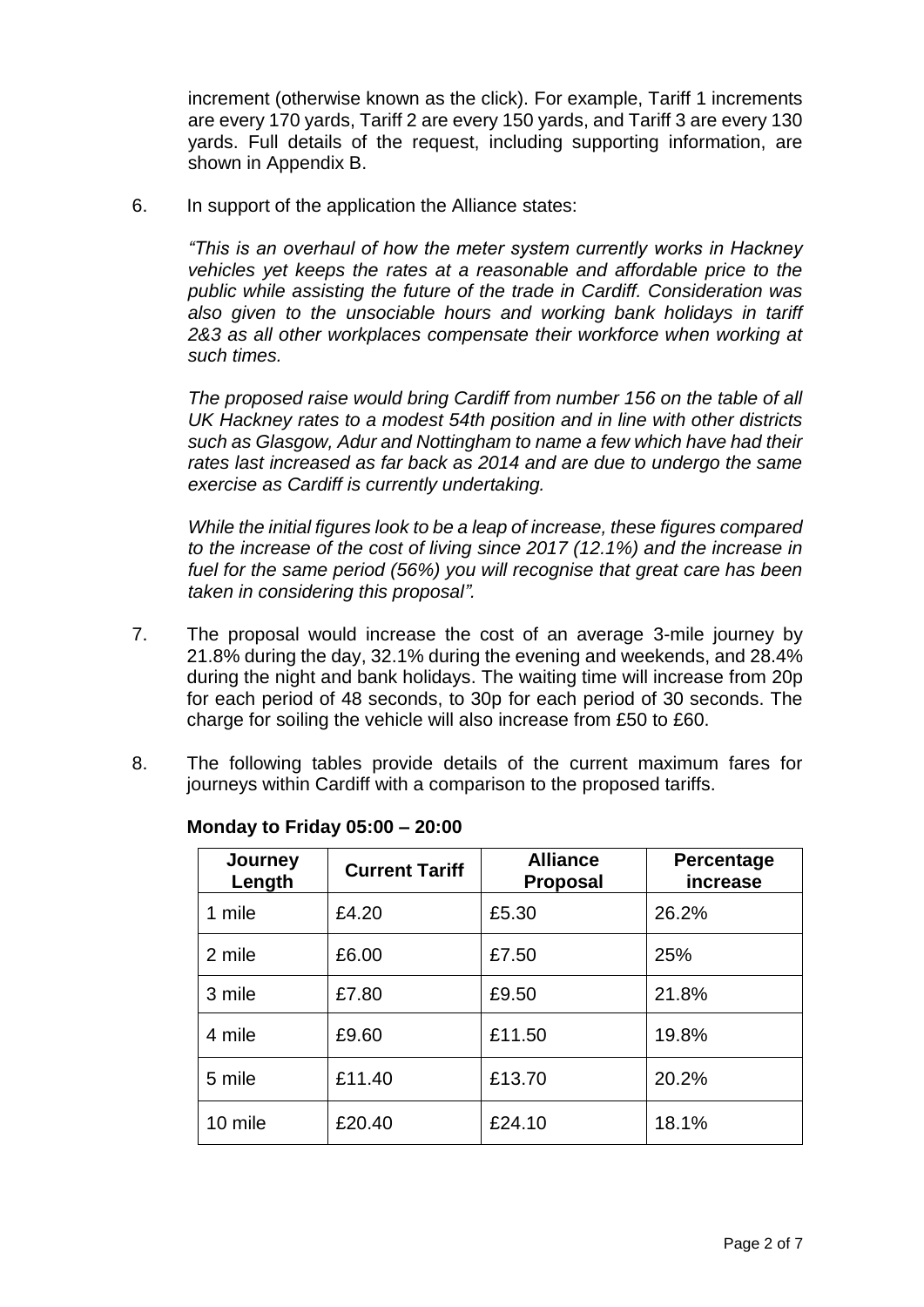### **Monday to Friday 20:00 – 22:00 Saturday & Sunday 05:00 – 22:00**

| Journey<br>Length | <b>Current Tariff</b> | <b>Alliance</b><br><b>Proposal tariff 2</b> | Percentage<br>increase |
|-------------------|-----------------------|---------------------------------------------|------------------------|
| 1 mile            | £4.20                 | £5.50                                       | 30.1%                  |
| 2 mile            | £6.00                 | £7.90                                       | 31.2%                  |
| 3 mile            | £7.80                 | £10.30                                      | 32.1%                  |
| 4 mile            | £9.60                 | £12.70                                      | 32.3%                  |
| 5 mile            | £11.40                | £14.90                                      | 30.1%                  |
| 10 mile           | £20.40                | £26.70                                      | 30.1%                  |

### **Any Day 22:00 – 05:00 and all-day Bank Holidays**

| Journey<br>Length | <b>Current Tariff</b><br>After midnight | <b>Alliance</b><br><b>Proposal tariff 3</b> | Percentage<br>increase |
|-------------------|-----------------------------------------|---------------------------------------------|------------------------|
| 1 mile            | £5.20                                   | £5.90                                       | 13.5%                  |
| 2 mile            | £7.00                                   | £8.70                                       | 24.3%                  |
| 3 mile            | £8.80                                   | £11.30                                      | 28.4%                  |
| 4 mile            | £10.60                                  | £14.10                                      | 33%                    |
| 5 mile            | £12.40                                  | £16.70                                      | 34.7%                  |
| 10 mile           | £21.40                                  | £30.30                                      | 41.6%                  |

### **Considerations**

9. The average annual rate of inflation (CPI) between March 2018 and February 2022 was 2%, therefore, the proposed increase is above the rate of inflation since the previous fare increase. However, the rate of inflation in February 2022 is 5.5% and this is forecast to rise throughout 2022.

(Please also note that CPI may not be truly representative of the additional costs associated with the taxi trade, which include the cost of fuel and used cars. The cost of used cars has increased significantly since the start of the Covid 19 pandemic and fuel costs have also risen significantly above inflation and are forecast to rise further in 2022).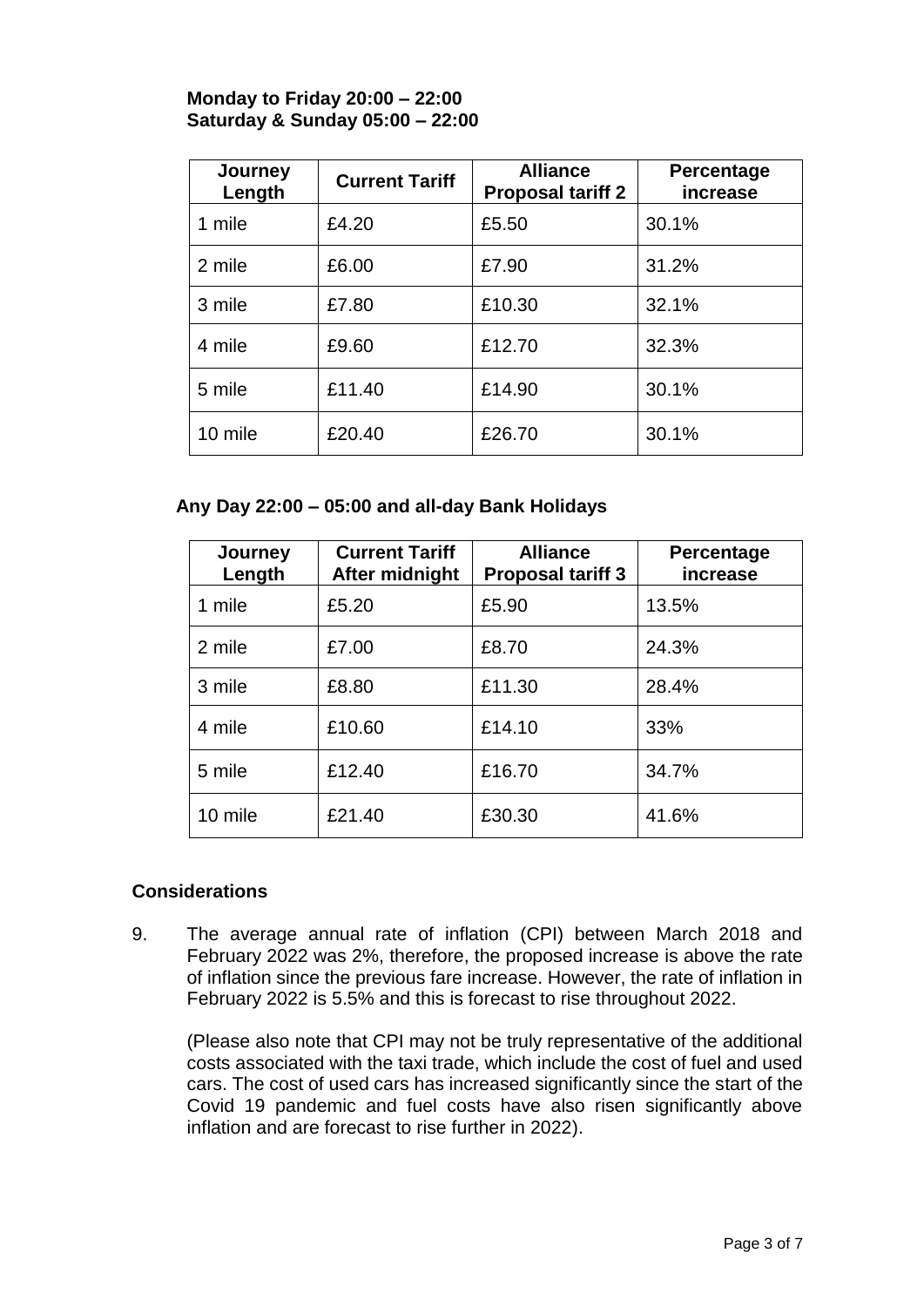- 10. The [AA Fuel Price Report](https://www.theaa.com/driving-advice/driving-costs/fuel-prices) shows that the cost of diesel has increased from a Wales average of 122.2p per litre in March 2018 to 151.0p per litre in February 2022 (23.6% increase). Unleaded 95 Octane petrol has also increased during the same period from 119.3p per litre to 147.2p per litre (23.4% increase).
- 11. It should be noted that since February 2022 (the latest AA fuel report available at time of writing) the cost of fuel has risen significantly. On  $30<sup>th</sup>$ May 2022, the cost of fuel at Tesco, Western Avenue is 178.9p per litre for diesel and £163.9p per litre for petrol. This is an increase of 46.4% for diesel and 37.4% for petrol, compared to the Wales average price in March 2018.
- 12. Hackney Carriage Vehicle Licence fees have increased by 3.9% since March 2018 from £154 to £160 for a 12-month renewal.
- 13. Consideration should be given to obtaining a balance between increasing the fare to compensate in the increase of costs of running a hackney carriage and ensuring that the increase does not deter the public from using hackney carriages.
- 14. For information the following table provides details of the daytime rate of the 2-mile fare currently authorised by the Council alongside the proposed fare and fares authorised by a sample of licensing authorities in March 2022:

| <b>Authority</b>                    | Cost per 2-mile |  |
|-------------------------------------|-----------------|--|
|                                     | journey         |  |
| London                              | £8.60           |  |
| Watford                             | £8.40           |  |
| Reading                             | £8.00           |  |
| Oxford                              | £7.60           |  |
| <b>Alliance Proposed Tariff</b>     | £7.50           |  |
| Cheltenham                          | £7.40           |  |
| <b>Brighton</b>                     | £7.40           |  |
| <b>Bath and North East Somerset</b> | £7.20           |  |
| Wiltshire                           | £7.00           |  |
| Carmarthenshire                     | £6.80           |  |
| <b>Somerset West &amp; Taunton</b>  | £6.80           |  |
| Plymouth                            | £6.60           |  |
| <b>Bristol</b>                      | £6.40           |  |
| Leeds                               | £6.40           |  |
| Birmingham                          | £6.20           |  |
| <b>Cardiff (Current Tariff)</b>     | £6.00           |  |
| Conwy                               | £6.00           |  |
| Vale of Glamorgan                   | £6.00           |  |
| Manchester                          | £5.90           |  |
| <b>Bridgend</b>                     | £5.80           |  |
| Swansea                             | £5.70           |  |
| <b>Newport</b>                      | £5.60           |  |
| Powys                               | £5.40           |  |
| <b>Blaenau Gwent</b>                | £5.20           |  |
| Rhondda Cynon Taf                   | £5.20           |  |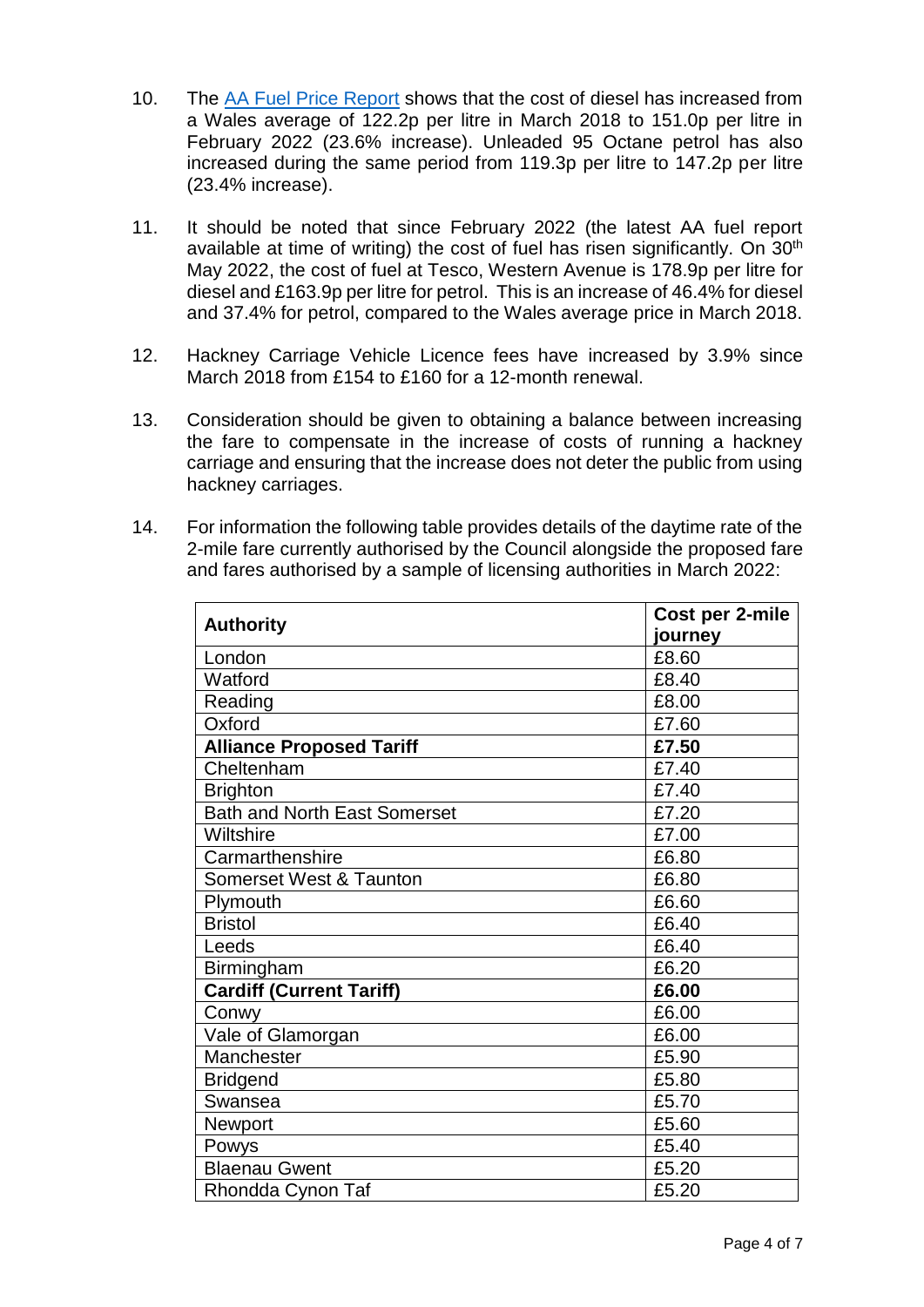- 15. Cardiff is 161 $st$  in the 2-mile fare league table out of 358 local authorities, as printed in the [March 2022 edition of Private Hire & Taxi Monthly.](https://www.phtm.co.uk/newspaper/taxi-fares-league-tables) The proposed increase would move Cardiff to 10<sup>th</sup> out of 358 local authorities.
- 16. However, there are several fare increases being implemented by Local Authorities since the March report. Therefore, Cardiff would be 23rd out of 358 local authorities as of  $30<sup>th</sup>$  May 2022. Comparable authorities on  $30<sup>th</sup>$ May 2022 are:

| <b>Authority</b>                    | Cost per 2-mile |  |
|-------------------------------------|-----------------|--|
|                                     | journey         |  |
| London                              | £9.80           |  |
| Watford                             | £8.40           |  |
| Reading                             | £8.00           |  |
| <b>Brighton</b>                     | £7.80           |  |
| Oxford                              | £7.60           |  |
| Southampton                         | £7.60           |  |
| <b>Alliance Proposed Tariff</b>     | £7.50           |  |
| Cheltenham                          | £7.40           |  |
| <b>Bath and North East Somerset</b> | £7.20           |  |
| Wiltshire                           | £7.00           |  |
| Carmarthenshire                     | £6.80           |  |
| Somerset West & Taunton             | £6.80           |  |
| Plymouth                            | £6.60           |  |
| <b>Bristol</b>                      | £6.40           |  |
| Leeds                               | £6.40           |  |
| Birmingham                          | £6.20           |  |
| <b>Cardiff (Current Tariff)</b>     | £6.00           |  |
| Conwy                               | £6.00           |  |
| Vale of Glamorgan                   | £6.00           |  |
| Manchester                          | £5.90           |  |
| <b>Bridgend</b>                     | £5.80           |  |
| Swansea                             | £5.70           |  |
| Newport                             | £5.60           |  |
| Powys                               | £5.40           |  |
| <b>Blaenau Gwent</b>                | £5.20           |  |
| Rhondda Cynon Taf                   | £5.20           |  |

- 17. The highest fare increase in March, April and May was implemented by Southampton moving the 2-mile fare by £3.20 from £6.20 to £9.40.
- 18. Should Cabinet agree to vary the tariff, the variation would need to be advertised for a period of at least 14 days to permit persons to make an objection. Should there be no objections; the variation would then come into effect on the date of the expiry of the period of notice. However, should an objection be received the objection would need to be considered by Cabinet before the variation is implemented.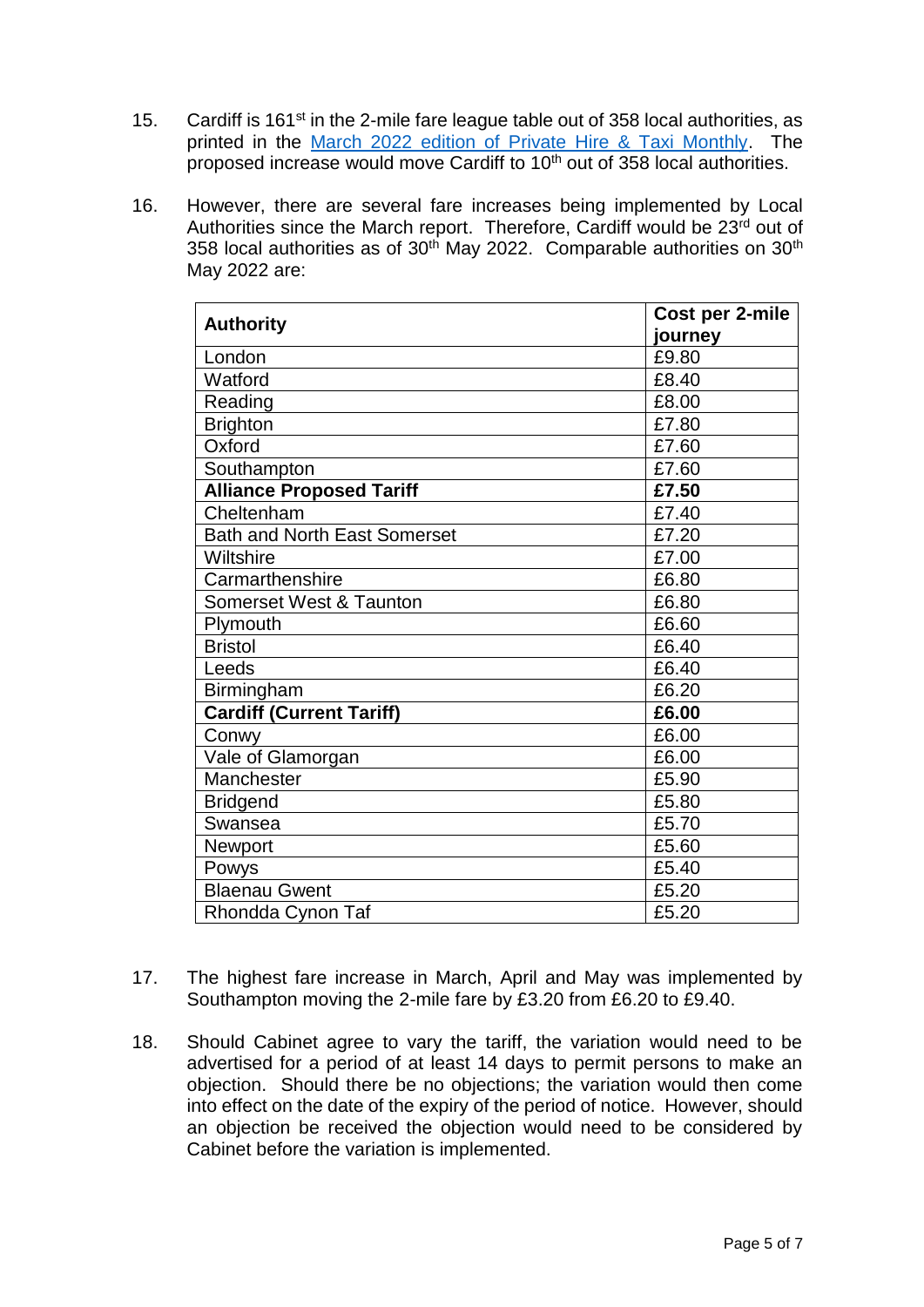### **Reason for Recommendations**

14. The report seeks determination of the application to vary Cardiff Council's Hackney Carriage tariff of fares. It is a legal requirement that the approved tariff applies to all hackney carriage journeys that start and end within the Cardiff boundary.

#### **Financial Implications**

- 15. The decision maker needs to be content with the rationale for the fee increase which will include evidence of rising costs and fairness in the supplier market and consideration of the customer.
- 16. It should also be noted that the Council is a major customer of the taxi industry in areas such as Additional Learning Needs Schools Transport and consideration will need to be given to the solutions required to resolve any additional financial impact on related budgets in the short and medium term.
- 17. The increase in fares will need to be publicly advertised and the associated costs of advertising will be borne by the Licensing Service from within its existing budget

### **Legal Implications**

- 18. If Cabinet decides to amend the fare tariff it will be necessary to give public notice in accordance with Section 65 of the Local Government (Miscellaneous Provisions) Act 1976. The Cabinet will then have to consider any objections that are received.
- 19. All decisions taken by or on behalf of the Council must (a) be within the legal powers of the Council; (b) comply with any procedural requirement imposed by law; (c) be within the powers of the body or person exercising powers on behalf of the Council; (d) be undertaken in accordance with the procedural requirements imposed by the Council e.g. standing orders and financial regulations; (e) be fully and properly informed; (f) be properly motivated; (g) be taken having regard to the Council's fiduciary duty to its taxpayers; and (h) be reasonable and proper in all the circumstances.

#### **HR Implications**

20. There are no HR implications as a result of this report.

#### **Property Implications**

21. There are no property implications as a result of this report